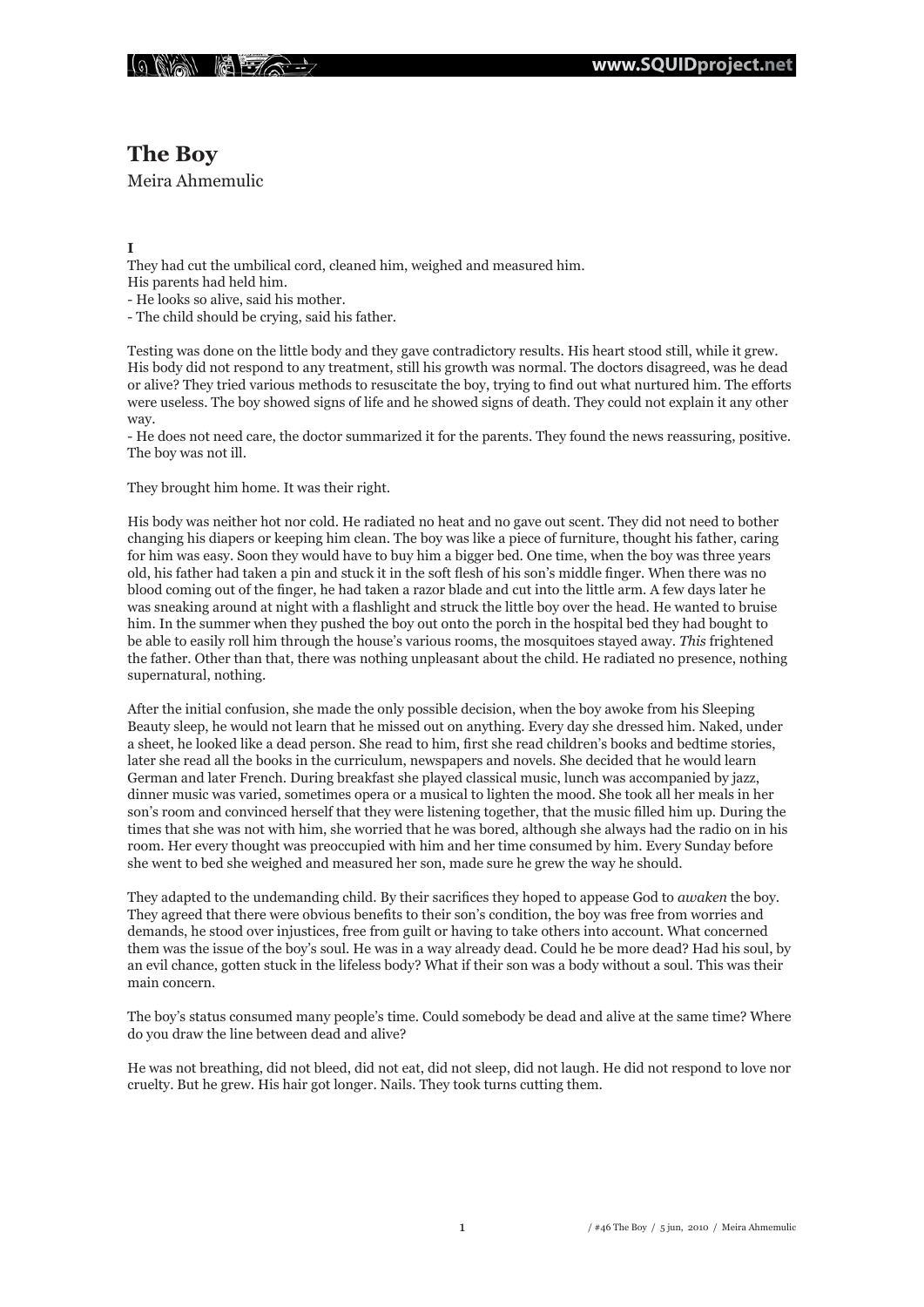#### **II**

She wanted him up high. The ground was an infection that pulled him down. He must not touch it. It began when the hospital wanted to pronounce him dead. Bury him, in a coffin that soon had become too small. The ground become intimidating, it reached for the boy as if to take him. As if he belonged there. At first she was walking with him in the stroller. Under the blanket, it looks as if he is sleeping. As the boy grows, people won't leave them alone. Curious people mistake the boy for a doll and thinks that she needs help. They move to the penthouse of the tallest building she can find. Neither human eyes nor the intimidating ground will reach them up here. From the panoramic window, he has a good view over the city, all the way to the forest where the city ends. She cannot prove it, but she knows that the boy can see and can zoom in to street level. Just like a telephoto lens.

She is a photographer by profession, yet it takes her a while before she dares to take pictures of the boy. When she sees the photocopies she realizes why. He was born as an image. The immobility of the image is natural. The boy is alive in her pictures. They confirm him. His stillness is filled with a purpose. To be photographed; reproduced. He is the ultimate image. Contained in it's own right. Without references; models. He is the image and the camera at the same time. Every morning she opens his eyelids, they are like the shutter on her camera. In the evening she closes them. Slowly she realizes the importance of her discovery, and what she has ahead of her. He is an image that will take a lifetime to experience. An image that is not transparent, with a hidden surface at least equal to the visible surface. This image is not defined by the viewer's perception, and is not limited to three dimensions. All images are equal, have the same right to face a critical audience. *The false image is confusing, the real one help*. Her task is to document the boy for posterity. He is her masterpiece, a work of art, which when complete will require a lifetime to view. She is filming him around the clock. Won't miss a minute. Eight stands with eight video cameras rotate in groups of four every three hours so that all surfaces are covered. The boy's bed stands on a podium, it frames the face, body, reminiscent of an altar. There are no blind spots. Studio lights are on, day and night in the room. Every morning, she holds up a newspaper in front of the cameras with the current date visible. The care of the cameras, storage and labeling of tapes takes up all her time.

She stops closing the boy's eyelids so that he can face his audience with his eyes open. He always stares into the camera. At least that's what it looks like. Her commitment is to depict the expanding surface of the static image. She will be long gone before the task is completed. The work is exhausting and she can not sleep for long periods of time because the cameras have to be loaded with a new tape every hour. She barely goes out. In order to store all the tapes she rents another apartment on the same floor. Before she runs out of energy she tries to find someone who can take over the work. She finds Fred, an ambitious young boy with artistic dreams. Fred needs the money and believes that this will be his big break on the art scene. She relies on his greed, the image must remain a secret until the exposure is completed. If Fred publishes anything before then the archive will be donated to a research institute, he will lose all rights to the material, and its maintenance.

When she no longer manages to get out of bed, Fred moves into the apartment. A few days later he calls the funeral parlor. The boy does not react to the loss of her. Now Fred is the only one who sees him. Fred dedicates his life to preserving *the first real image*. He systematizes and digitizes the documentation of the boy, which makes him no longer bound to the apartment. But the undelivered masterpiece is preventing him of thinking of anything else. His painting stops, he loses his friends and his social life ceases to exist. Everything revolves around the boy. He begins to look at their early recordings. A worrying question begins to grow within him.

### **III**

It takes much longer time to view the tapes than it takes to make them. After three years he barely made it through two years of recordings. It's been a long time since he realized that a picture is not worth a thousand words. He wants to bring out the image's *own voice* and is considering letting the boy be hypnotized. It must be possible to penetrate the surface. The more Fred looks, the more uncertain he becomes at what he sees. The image must depict something: man, a thought, idea, a state. Fred's approach to the intangible is to paint. Observe, absorb, then visualize, describe, and communicate. For years he makes paintings of the boy. He examines various techniques and materials, watercolor, gouache, tempera, oil, but does not succeed in recreating the image's dominant color, a pale, yellowish surface of dirt. With a Polaroid camera Fred takes close-ups of the color, studying it carefully. Thousands of dirt stains, small as grains of sand constitutes the boy's skin color. He puts the pictures on the walls until the room is covered by the boy's skin.